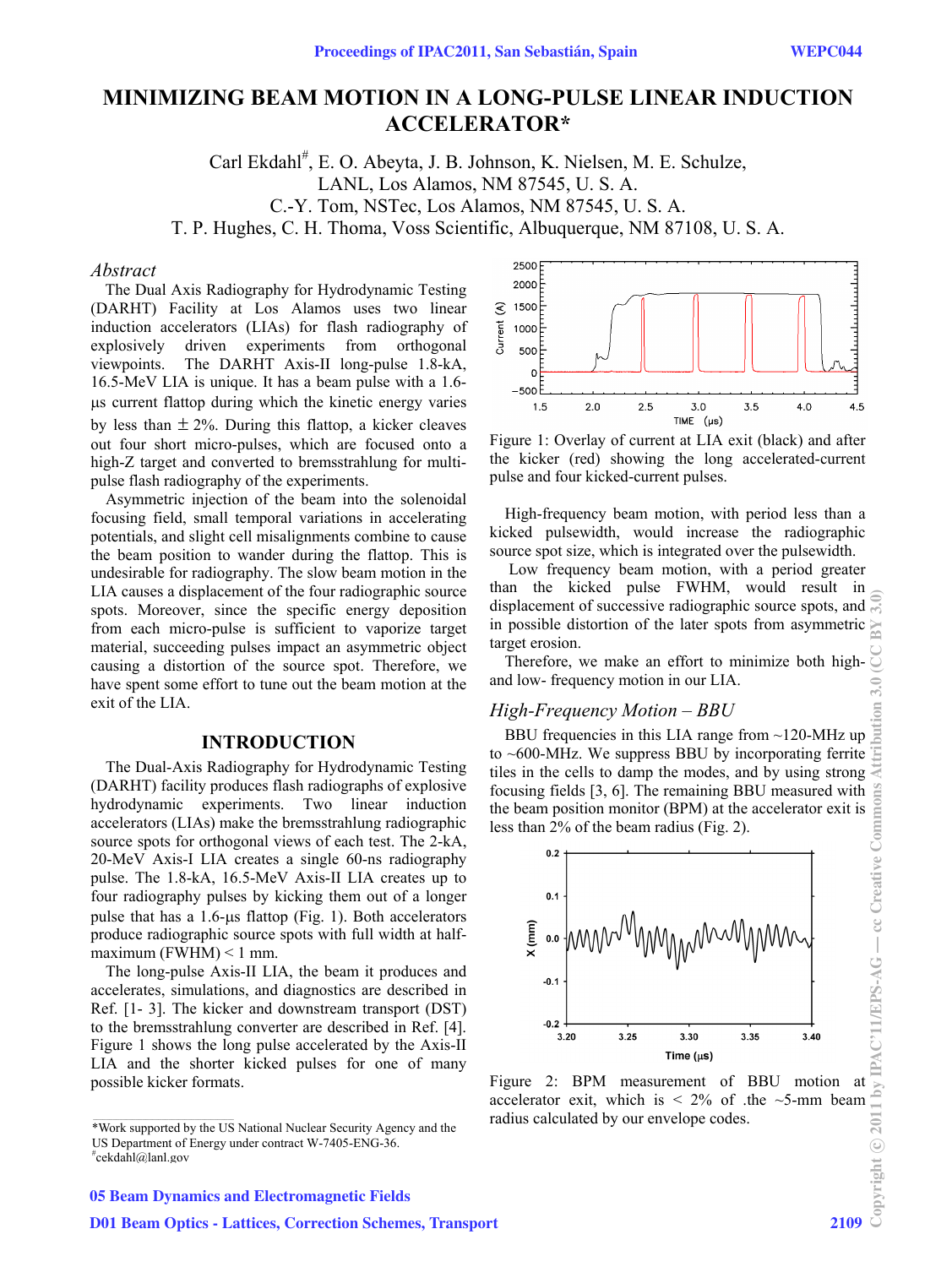# *Low-Freque ency Motion – Ion Hose Instability*

Figure 2 also shows evidence of low-frequency,  $\sim$ 17-MHz motion with about the same amplitude as the BBU. This is in the frequency range of the ion-hose instability in low pressure air [3]. Even though our background pressure is less than 1.0E-7 Torr, theory and previous experiments imply that we should still have some slight residual instability [3]. Like the BBU, it is suppressed to less than 2% of the beam radius by the strong solenoidal focusing field. .

# Low-Frequency Motion – Beam Sweep

Beam motion during the flattop was originally dominated by an energy dependent sweep, with  $> 5$  mm dominated by an energy dependent sweep, with > 5 mm<br>amplitude at the LIA exit. The source of this sweep was an initially large helical trajectory through the accelerator (Fig. 3) caused by asymmetric beam injection due to the folded current path in the diode  $[5]$ .



Figure 3: Simulation of uncorrected beam centroid position in  $x$  (Cx in red) and  $y$  (Cy in green). The solenoidal focussing field strength on axis is also shown in green, as are the accelerating potentials in blue.

The gyro-radius and phase of the helical trajectory at any point in the LIA depend on the beam energy. For constant accelerating potentials, the beam position at the exit would be fixed. However, the accelerating cell potentials actually vary in time, resulting in the final energy variation shown in Fig. 4. This causes the beam energy variation shown in Fig. 4. This causes the beam position to wander around the flux tube enclosed by the helix. Figure 5 shows simulations of how the beam<br>position at the LIA exit varies as a function of the position at the LIA exit varies as a function of the accelerating potential variation.

We reduce the sweep by first correcting for the asymmetric injection using dipole correctors in the injector cells (Fig. 6). However, even after correcting this initial offset, the beam is deflected into a helical trajectory by the dipoles resulting from small cell misalignments. Again, beam energy variation causes motion of the beam Again, beam energy variation causes motion of the beam position at the LIA exit as in Fig. 5, albeit about a smaller helix. This is the "corkscrew" motion observed in other LIAs, and it can be significantly reduced by using corrector dipoles in a procedure called a "tuning  $V$ " [7,8]. With only minor correction for the asymmetric injection, and no tuning V corrections for misalignment,

this beam energy variation causes the beam at the exit to sweep around a  $\sim$ 3.5-mm radius helix during the flattop time window (Fig.4). This uncorrected sweep is shown in Fig. 7.



Figure 4: Beam kinetic energy measured at the LIA exit during the e flattop (Fig. 1).



Figure 5: Simulation of beam position at LIA exit resulting from coherent % variation of the accelerator cell potentials. If the cell potentials vary with time, the beam position moves around the flux tube as shown.



Figure 6: For this simulation initial large helical motion resulting from asymmetric injection has been corrected using dip poles in the six injector cells. The residual h helical motion is the result of cell misalignments.

c○

 $CC$ BY 3.0

Attribution

ommons